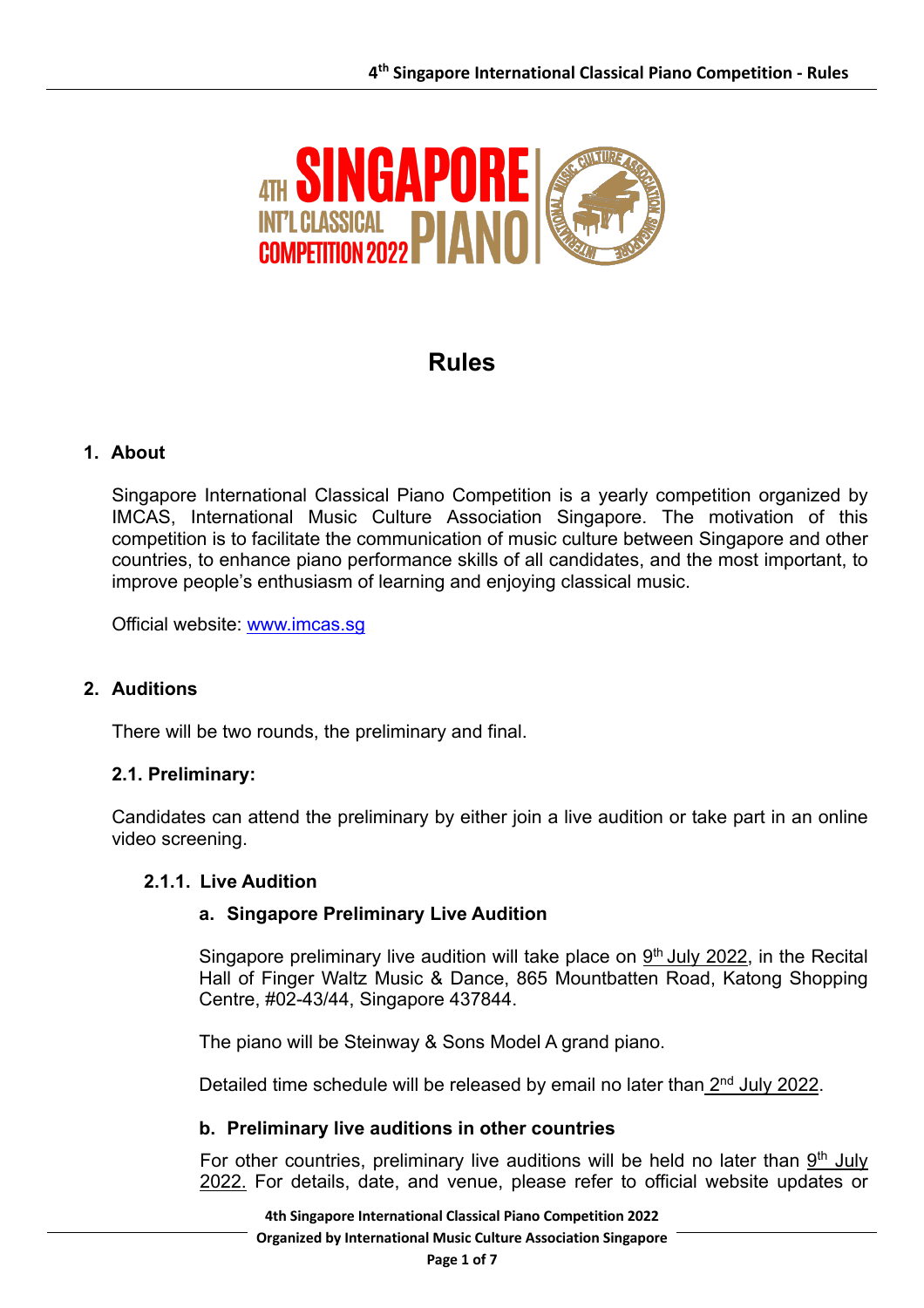enquire with the representative in your country or city. The contact of representatives can be found in our official website.

## **2.1.2. Online Video Screening**

For candidates who can't join live auditions, or there is no live audition in your country, may choose to take part in an online video screening. You will be required to submit URL addresses of your video recordings during your online registration. It is your liability to make clear video recordings and upload correctly to online video website for judges to review. The video should be nonstop and consecutive for the two pieces without modification or editing, clearly showed candidate's face before the performance, and recorded within 3 months before submission.

#### **2.1.3. Qualification Result**

The judges will evaluate every candidate's performance. Candidates who get 85 points or more out of 100 will be qualified for the final round. For candidates who are qualified in a live audition, a qualification letter will be given at the end of the audition. For candidates who pass the online video screening, a softcopy of qualification letter will be sent by email no later than 9<sup>th</sup> July 2022.

#### **2.2. Final:**

The final round will take place on  $13<sup>th</sup>$  and  $14<sup>th</sup>$  August 2022, in Lee Foundation Theatre, Nanyang Academy of Fine Arts, 151 Bencoolen St, Singapore 189655.

A Steinway & Sons Model D grand piano will be provided for candidates to perform.

An award ceremony and gala concert will be held in the evening of  $14<sup>th</sup>$  August 2022.

Detailed time schedule of the final will be released by email no later than 31 July 2022.

#### **3. Categories**

The competition is open to candidates of all nationalities and background, who aged 5 to 29 years old.

The competition is divided into 7 categories based on candidate's age:

- Category A: 5 to 6 years.
- Category B: 7 to 8 years.
- Category C: 9 to 10 years.
- Category D: 11 to 12 years.
- Category E: 13 to 14 years.
- Category F: 15 to 17 years.

**4th Singapore International Classical Piano Competition 2022 Organized by International Music Culture Association Singapore**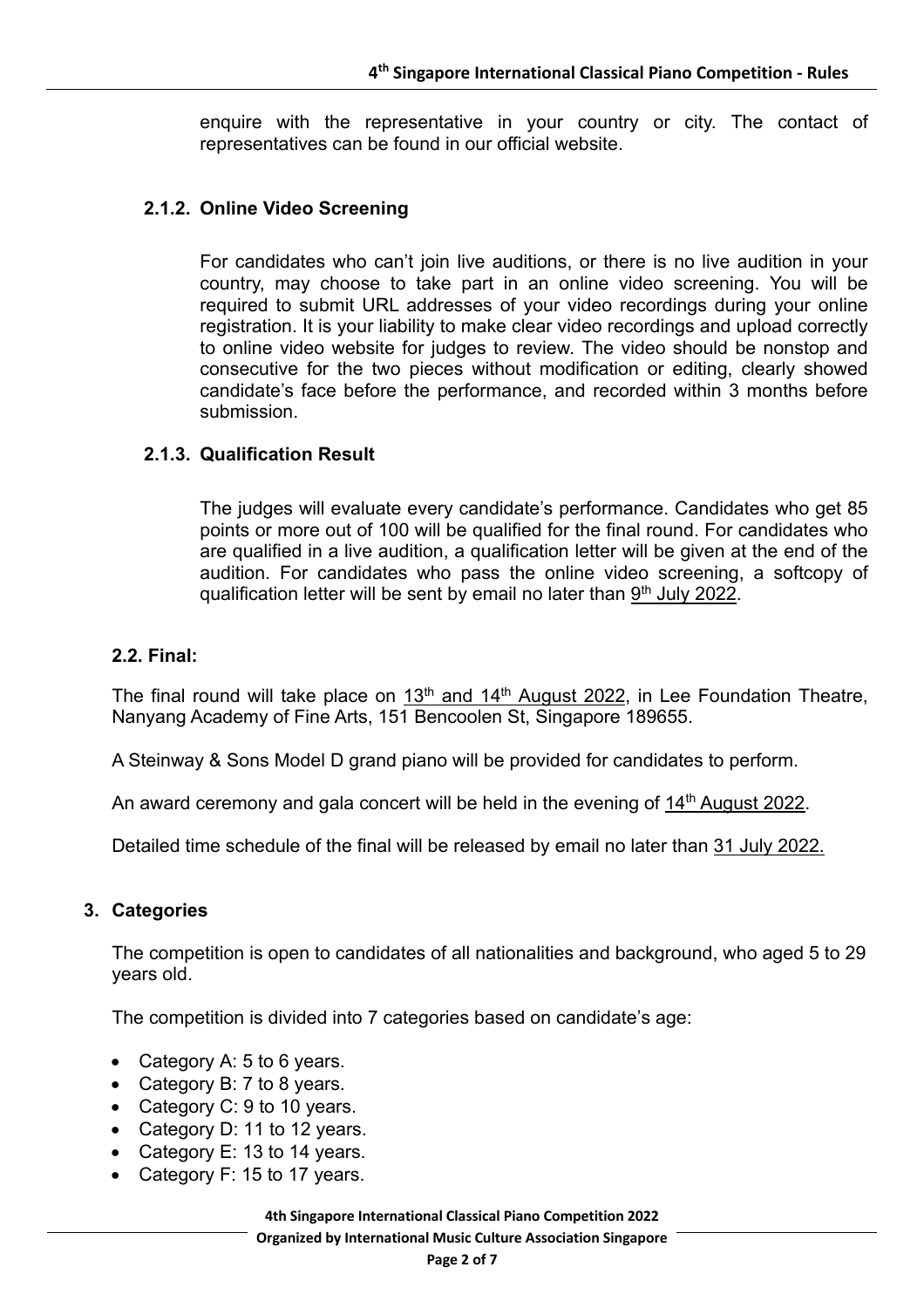• Category G (Adults): 18 to 29 years.

The age will be calculated according to the first day of final round, which is 13<sup>th</sup> August 2022.

Candidates can sign up for 1 category only but can be a higher age group if they like.

#### **4. Programs**

- Category A: free programs up to 4 minutes, 2 contrasting pieces from different periods.
- Category B: free programs up to 5 minutes, 2 contrasting pieces from different periods.
- Category C: free programs up to 6 minutes, 2 contrasting pieces from different periods.
- Category D: free programs up to 7 minutes, 2 contrasting pieces from different periods.
- Category E: free programs up to 8 minutes, 2 contrasting pieces from different periods.
- Category F: free programs up to 9 minutes, 2 contrasting pieces from different periods.
- Category G (Adults): free programs up to 10 minutes, 2 contrasting pieces from different periods.

Programs must be classical piano pieces (Baroque Period, Classical Period, Romantic Period, and 20<sup>th</sup> Century). Pop, Jazz, or other non-classical genres are not acceptable. Candidate who plays non-classical piano pieces, no points will be granted.

Candidates can choose same pieces for the two rounds.

Candidates are not required to submit the music sheets to us.

Repeats are not needed.

Candidates must play by memory, otherwise there will be no points given.

Candidates must indicate the title, composer, and duration of all pieces, when doing both preliminary and final round registration.

Pieces are not allowed to change after registration.

#### **5. Certificates and Prizes**

#### **5.1. Preliminary:**

All candidates who join the preliminary round will get a participation certificate of the preliminary (No matter they qualified for Final or not). For live auditions, you will receive the certificate right after your performance. For online video screening, we will mail the certificate by post to your appointed address indicated in the registration form.

#### **5.2. Final:**

**4th Singapore International Classical Piano Competition 2022 Organized by International Music Culture Association Singapore Page 3 of 7**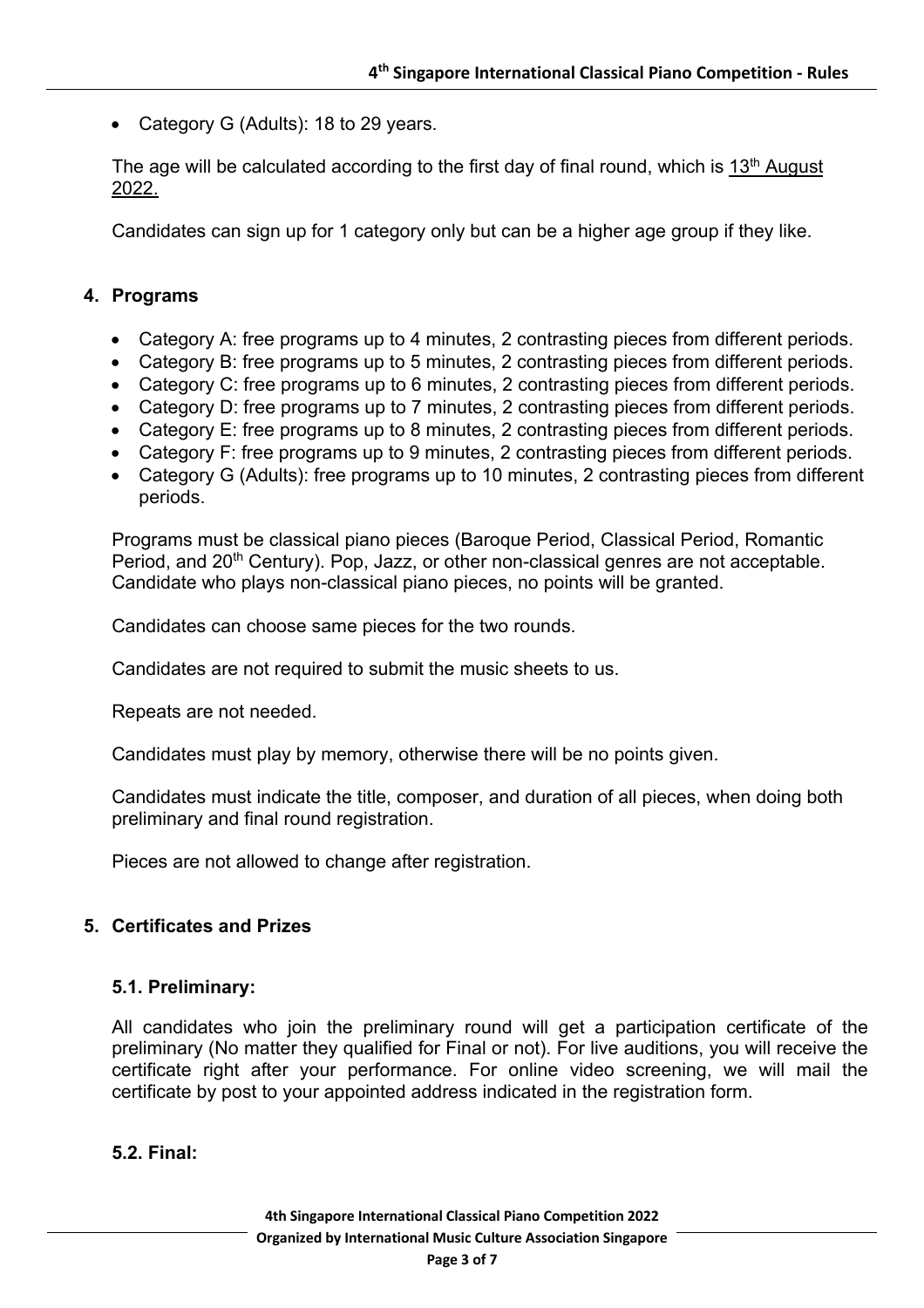All prizes will be granted according to the points candidates get in the final round.

- First Prize: 90 and above.
- Second Prize: 85 to 90 (90 is not include).
- Third Prize: 80 to 85 (85 is not include).

For First Prize, both a trophy and a certificate will be granted. For Second and Third Prize, a certificate will be granted.

If candidate gets less than 80 points (80 is not include) in the final round, a participation certificate of final round will be granted.

The candidate who gets the highest points among the First Prize candidates will be the winner of that category. There will be no winners if no one gets a First Prize. If the winner gets 95 points or more, an Absolute First Prize with a cash bonus will be granted:

- Absolute First Prize of Category A: S\$ 500.
- Absolute First Prize of Category B: S\$ 600.
- Absolute First Prize of Category C: S\$ 700.
- Absolute First Prize of Category D: S\$ 800.
- Absolute First Prize of Category E: S\$ 900.
- Absolute First Prize of Category F: S\$ 1000.
- Absolute First Prize of Category G (Adults): S\$ 1500.

The winners of all categories will be invited to perform 1 piece in the gala concert during award ceremony, in the evening of 14th August 2022. Awards will be forfeited if the winner refused to attend the gala concert.

The teachers will also get an Outstanding Teaching Prize with a certificate, if his/her student win a first prize, or three or more of his/ her students win a prize in the competition.

#### **6. Registration**

#### **6.1. Preliminary**

#### **6.1.1. Live Audition**

#### **a. Singapore Preliminary Live Audition**

For Singapore preliminary live audition, you can register online via our official website www.imcas.sg

The registration deadline is 30 June 2022.

#### **b. Other country's preliminary live auditions**

To register, or enquire about the application deadline, venue, and date of the live auditions, you can contact our representatives in your country or city for more details.

**4th Singapore International Classical Piano Competition 2022**

**Organized by International Music Culture Association Singapore**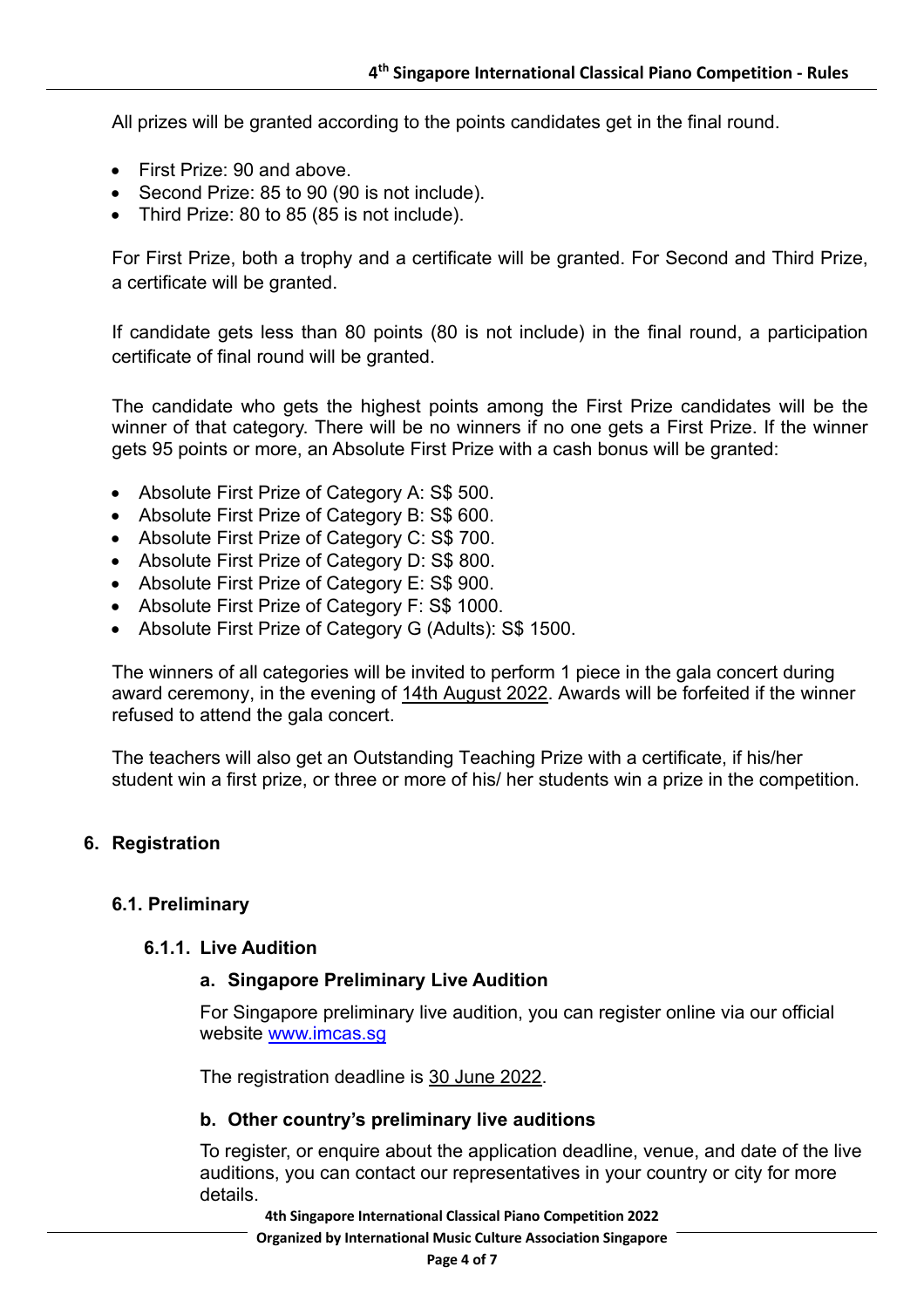The contact information will be updated on our official website.

## **6.1.2. Online Video Screening**

For candidates who can't join live auditions, can register online video screening via our official website www.imcas.sg

The application deadline for online video screening is 30 June 2022.

## **6.2. Final**

For qualified candidates, please register the final round through our representatives in your city or register online via our official website www.imcas.sg from 11 July 2022 onwards, and the deadline will be 20 July 2022.

We will verify candidate's qualification for the final. Do not register yourself if you didn't pass the preliminary, you will not get refund for false registration.

## **7. Registration Fees**

## **7.1. Preliminary**

# **7.1.1. Live Audition in Singapore and Online Video Screening**

- Category A: SGD 120
- Category B: SGD 130
- Category C: SGD 140
- Category D: SGD 150
- Category E: SGD 160
- Category F: SGD 170
- Category G (Adults): SGD 180

## **7.1.2. Live Auditions in Other Countries**

The registration fee of live auditions may be different from country to country due to exchange rate fluctuation and the cost of event organization. Please enquire with the representatives in your country or city for details.

## **7.2. Final**

- Category A: SGD 160
- Category B: SGD 170
- Category C: SGD 180
- Category D: SGD 190
- Category E: SGD 200
- Category F: SGD 210
- § Category G (Adults): SGD 220

The registration fee of the final round will include 2 complimentary tickets for the award ceremony and gala concert. For more tickets required, ticket fee will be charged.

**4th Singapore International Classical Piano Competition 2022 Organized by International Music Culture Association Singapore**